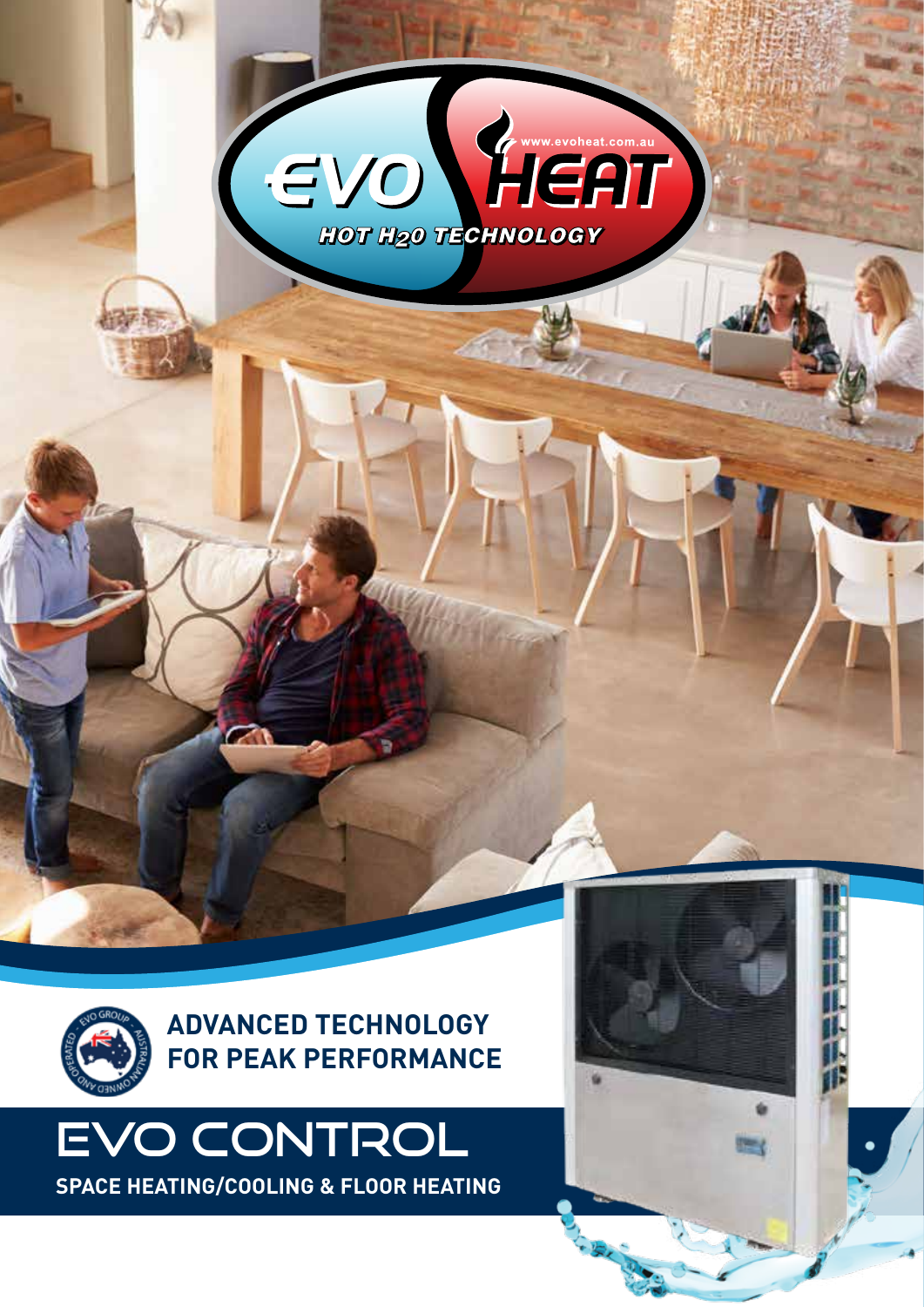

**Used for** Space heating/cooling and floor heating **Suitable for** Domestic and commercial applications

### **THE MULTI-PURPOSE HOUSEHOLD HEATING AND COOLING SOLUTION**

The Evo Control air to water heat pump is designed for multiple-use household heating and cooling requirements, it delivers energy efficient space heating/cooling and floor heating- all in the one unit!

- Energy efficient advanced air to water heat pump technology
- Cost effective
- Safe and environmentally friendly
- Operates in low ambient temperatures, as low as -15°C
- Space saving and extremely quiet to run
- Simple to install

**EATURES FEATURES**

#### **ERSE CYCLE - HEATING OR COOLING**

Using AC split or ducted units, the Evo Control provides the ultimate temperature control for your space heating and cooling requirements.

#### **TEMPERATURE COMPENSATION TECHNOLOGY**

Designed with an automatic compensation technology, the Evo Control will adjust the water temperature according to the ambient temperature, ensuring your perfect space and floor heating temperature all year round!

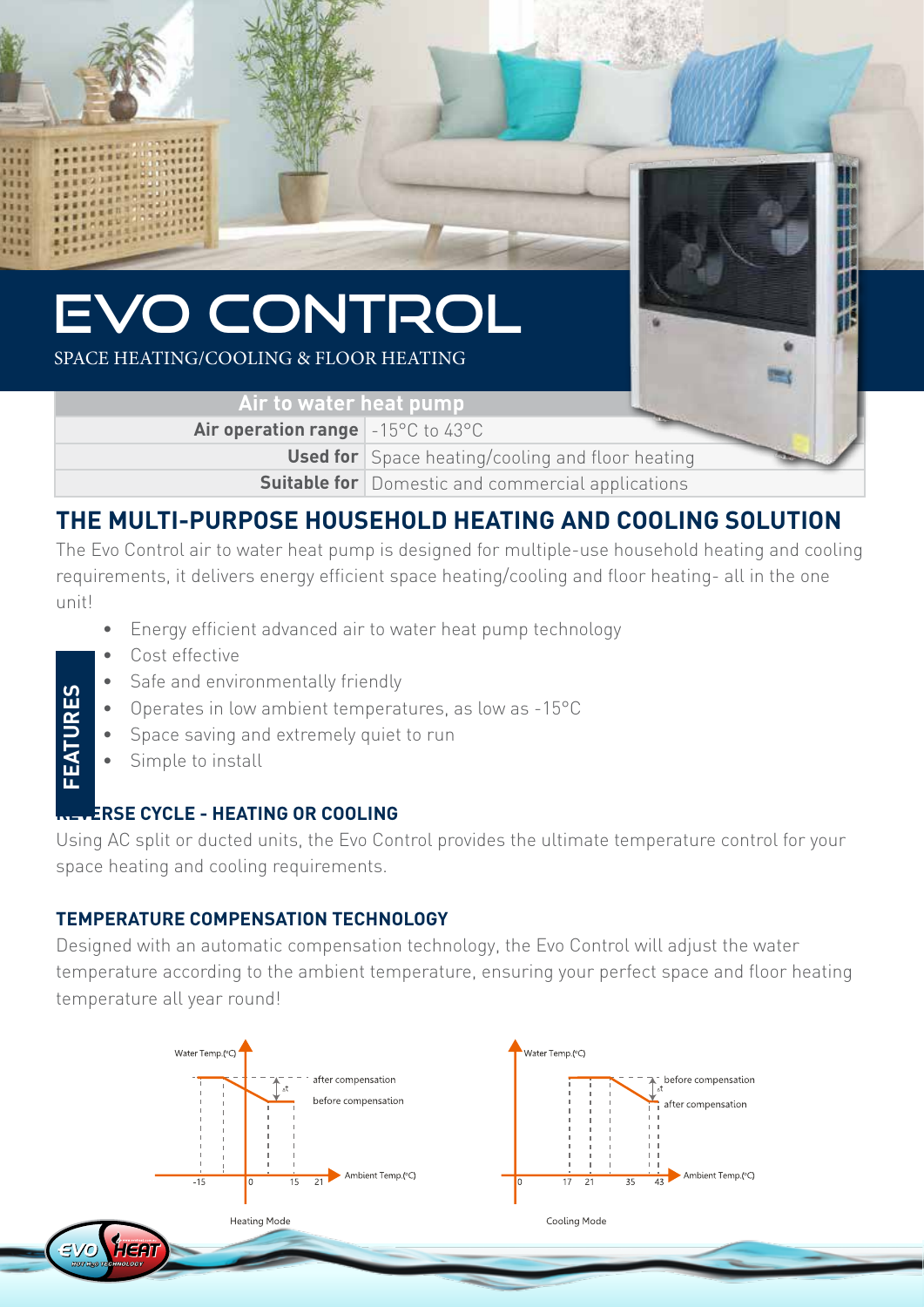#### **COMPRESSOR INTERCHANGE CONTROL LOGIC**

The compressor interchange control logic technology ensure only the energy required is delivered to the terminals, with up to three compressors on or off. This advanced technology guarantees your comfortable temperature and a longer service life - WHILE CONSUMING LESS ENERGY!

#### **ANTI-FREEZE PROTECTION**

Engineered with multiple anti-freeze protection features, the Evo Control can detect ambient temperatures and outlet water temperatures in real time, this avoids frost cracking and leakage and safeguards your heat pump to last longer and operate more efficiently.

#### **LATEST TECHNOLOGY IN CORROSION PROTECTION**

The Bluetec hydrophilic coating on the condensor fins is the latest technology in corrosion protection allowing your heat pump to maintain high efficiency for many years to come.

#### **SAFETY FIRST**

The Evo Control Series comes with all the safety features - fully diagnostic, auto defrost and genus control systems.

#### **COMMERCIAL QUALITY COMPONENTS**

The Evo Control series comes with commercial quality parts such as the patented efficient heat exchanger, electronic expansion valve (EEV) and built-in water pump.

|                       |                        | Evo Control 13      | Evo Control 15      | Evo Control 24                |
|-----------------------|------------------------|---------------------|---------------------|-------------------------------|
| *Heating capacity     | kW                     | 13.0                | 15.0                | 22.5                          |
|                       | BTU/h                  | 44200               | 51000               | 76500                         |
| *Heating input power  | $\mathsf{k}\mathsf{W}$ | 3.1                 | 3.6                 | 6.43                          |
| *Heating C.O.P.       | W/W                    | 4.2                 | 4.15                | 3.5                           |
| ** Heating capacity   | kW                     | 12.5                | 14.0                | 20.5                          |
|                       | BTU/h                  | 42500               | 47600               | 69700                         |
| **Heating input power | kW                     | 3.86                | 4.29                | 6.61                          |
| ** Heating C.O.P.     | W/W                    | 3.24                | 3.26                | 3.1                           |
| Cooling capacity      | <b>kW</b>              | 9.5                 | 10.5                | 17.0                          |
|                       | BTU/h                  | 32300               | 35700               | 57800                         |
| Cooling input power   | $\mathsf{k}\mathsf{W}$ | 3.5                 | 4.1                 | 6.8                           |
| Cooling EER           | W/W                    | 2.71                | 2.56                | 2.5                           |
| Power supply          | V/Ph/Hz                | 230V~50Hz           | 230V~50Hz           | 230V~50Hz<br>380V/3N~/50Hz    |
| Compressor QTY/type   |                        | 2 x rotary          | 2 x rotary          | 3 x rotary                    |
| Water pressure drop   | kPa                    | 34                  | 34                  | 36                            |
| Noise at 1m           | dB(A)                  | 56                  | 56                  | 59                            |
| Electric heating      | kW                     | 3.0                 | 3.0                 | 4.5                           |
| Max running current   | A                      | $18.2 + 13.5$       | $18.7 + 13.5$       | $31.3 + 21.0$<br>$12.4 + 7.0$ |
| Net dimension         | mm                     | 1110<br>440<br>1350 | 1110<br>440<br>1350 | 1350<br>515<br>1450           |

\*Heating: ambient temp (DB/WB): 7°C/6°C, water temp (in/out): 30°C/35°C \*\* Heating: ambient temp (DB/WB): 7°C/6°C, water temp (in/out) 40°C/45°C, Cooling: ambient temp (DB/WB): 35°C/24°C, water temp (in/out): 12°C/7°C